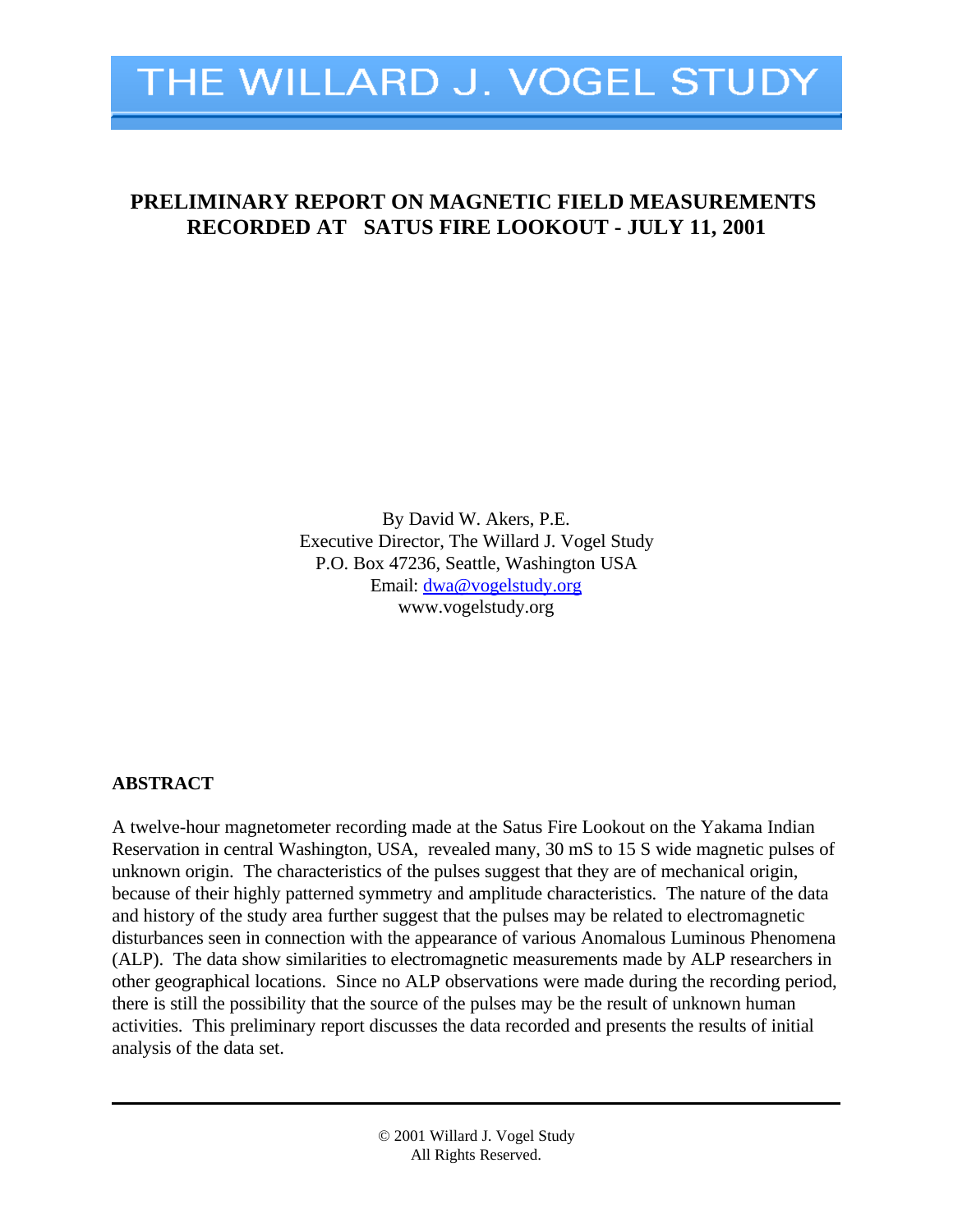#### **INTRODUCTION**

This preliminary report describes the characteristics of magnetic flux variations, recorded over a 12-hour period, at Satus Fire Lookout on the Yakama Indian Reservation in south central Washington state (USA). A 12-bit, three-axis magnetometer - capable of resolving flux changes as small as one or two milliGauss (mG) - was used to acquire the data. The flux changes were sampled at a rate of 100 samples/second, making it possible to resolve waveforms at rates up to about 50 Hz in frequency.

The signals described here are probably related to Anomalous Luminous Phenomena (ALP). Though no observations of ALP were made during the time of the recordings, the history of the study area<sup>1</sup> and similarities to instrument readings made elsewhere<sup>2,3</sup> strongly suggest an ALP connection. Other possible sources for the flux variations, which have not been positively ruled-out, are unknown military or commercial activities.

Additional field work is ongoing to establish a stronger nexus between the magnetic flux variations described here and ALP observed in the study area. In the meantime, this preliminary description and analysis is being presented to point a way toward improved magnetic measurement techniques and discovery of a magnetic "signature" for the flux variations sometimes associated with ALP.

### **DATA SET CHARACTERISTICS**

The data set, acquired on July 11, 2001, consists of a continuous recording of 12 hours and 8 minutes of local magnetic flux variations. Recording began at 1950 Pacific Daylight time (PDT) and continued, uninterrupted until the morning of July 12, 2001 at 0759 PDT. The original recording is 30,600,167 bytes long. The Satus Fire Lookout magnetometer was located at latitude 46° 15.4727' N and longitude 120° 45.2393' W (from GPS).

The magnetometer head was fixed in position during the recording process such that the Y- reading axis pointed towards true North, the X - reading axis pointed to true East, and the Z reading axis was perpendicular to the earth's surface. Note that the X axis component of the earth's horizontal field intensity (H) is usually defined as positive to true north and the Y axis is defined positive to the east (D). Z axis magnitude is also defined as positive-downward. The magnetometer head, an engineering model, inverted the polarity of the flux changes on all three axes from standard geomagnetic definitions. The plotting and analysis done below adjust for these differences and follow the standard definitions.

# **PRELIMINARY ANALYSIS OF THE DATA**

Analog signals from a anisotropic magnetoresistive (AMR) magnetic sensor hybrid (Honeywell HMC2003) were digitized in the magnetometer head module and fed into the serial port of a standard IBM-PC compatible computer. Recording software, running on the PC, synchronized and formatted the magnetometer head data. The raw binary data, along with synchronizing bytes was then recorded on hard disk.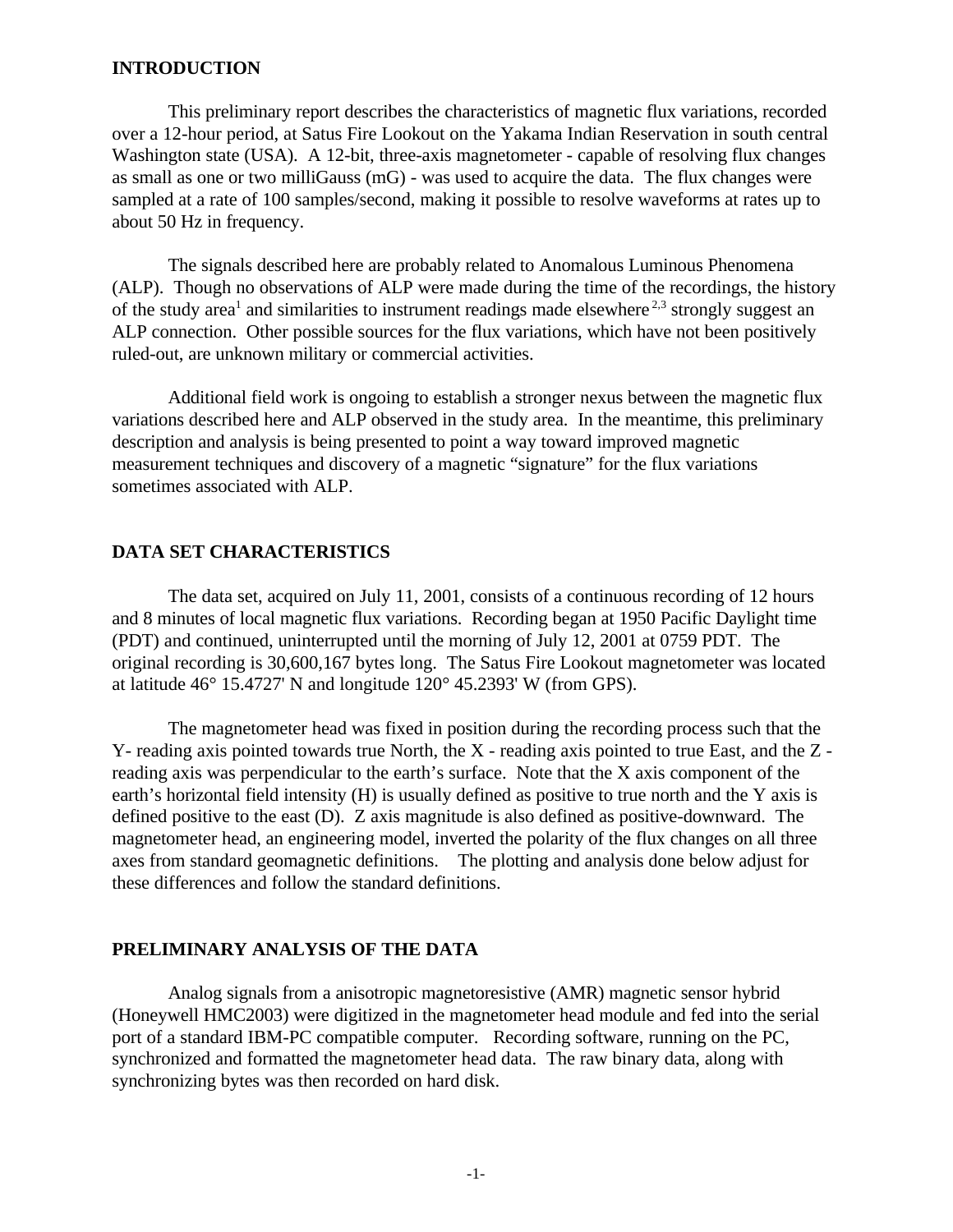After recording, the data were post processed to synchronize and index frames of data for plotting, Fast Fourier Transform (FFT) generation, and other analysis functions.

A "frame" is defined as a unit of time - one sample interval (10 mS) - in which a sample is acquired and stored. This unit is used to index each sample of data in the recording. The relationship between the frame number (F) and elapsed time (t) is defined by the simple formula:

$$
t = 0.01F
$$
 (seconds)

Figure 1 shows an overview of the entire 12-hour recording. The plot was made by calculating the average value of every 1000 frames of the original data. The effective sample rate is reduced to one sample every 10 seconds. All three axes are shown in their true amplitude and phase relationships to each other. Normal, diurnal variations in the earth's geomagnetic field are visible in the plot as nearly DC signals. Also visible are the signals of interest, consisting of a series of relatively high level, negative-going pulses, or "spikes," scattered throughout the recording interval.



Figure 1. Overall view of entire recording. Start time: 19:50 PDT (0450 UTC)

Note that the spikes increase in number near the center (local midnight) and again towards the end (local sunrise) of the recording. Amplitude suddenly increases near the center of the plot. There is also a tendency of the spike activity to "cluster" around certain points in time. Approximately 845 pulse events of unknown origin were recorded. Details of these signals were clearly preserved in the recording and are described below.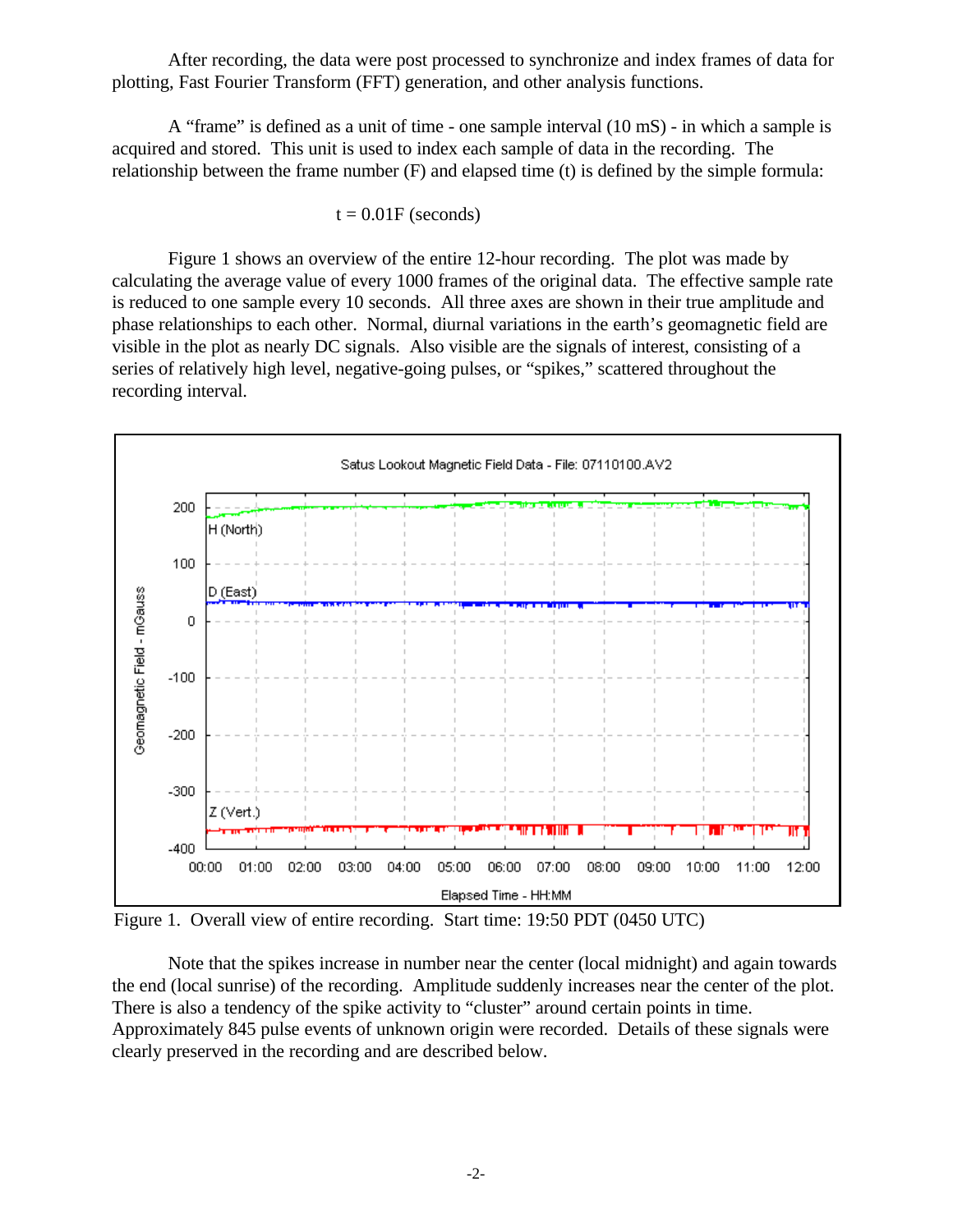The characteristics of the "signals of interest" which attract attention are the relatively uniform pulse amplitude levels, nearly constant and symmetrical rise and fall times, and wide variation in pulse widths of the waveforms. These features are not typical of "natural" phenomena, such as seismic waves or other forces seen in nature. In addition, the pulses are of relatively high intensity, well above the background noise in the recorded signal.

A closer examination of the raw data indicates that the pulse waveforms on each axis are exactly the same shape - only the amplitude varies. In addition, the signals appear to be in precise phase with each other throughout the recording.

The first step towards a more detailed analysis was to generate a series of simple, graphical plots of the magnetic flux changes in the time domain. Since the waveforms are the same on all axes, only the data for the Z axis - the axis with the best signal-to-noise ratio - were plotted. The results are contained in Appendix A. Each page represents a half-hour time segment, beginning at Frame 0 (19:59:53 PDT on July 11, 2001). Flux magnitude is expressed in milliGauss (mG).  $(1 \text{ mG} = 100 \text{ nT})$ 

The following section classifies the signals in the recording in terms of classic electronics pulse parameters, i.e., amplitude, rise/fall time, and pulse width (Figure 2). The amplitude of a pulse is defined as its peak-to-peak value. Rise and fall times are defined as the time it takes a pulse to increase or decrease from 10% of its initial value to 90% of its final value. The width of a pulse is defined as the difference in time from 50% of its leading edge amplitude to the time at 50% of its trailing edge amplitude. Since most of the pulses seen in the recorded data appear to occur at random, the parameter of repetition rate is not a relevant factor in the analysis.



Figure 2. Pulse parameter definitions.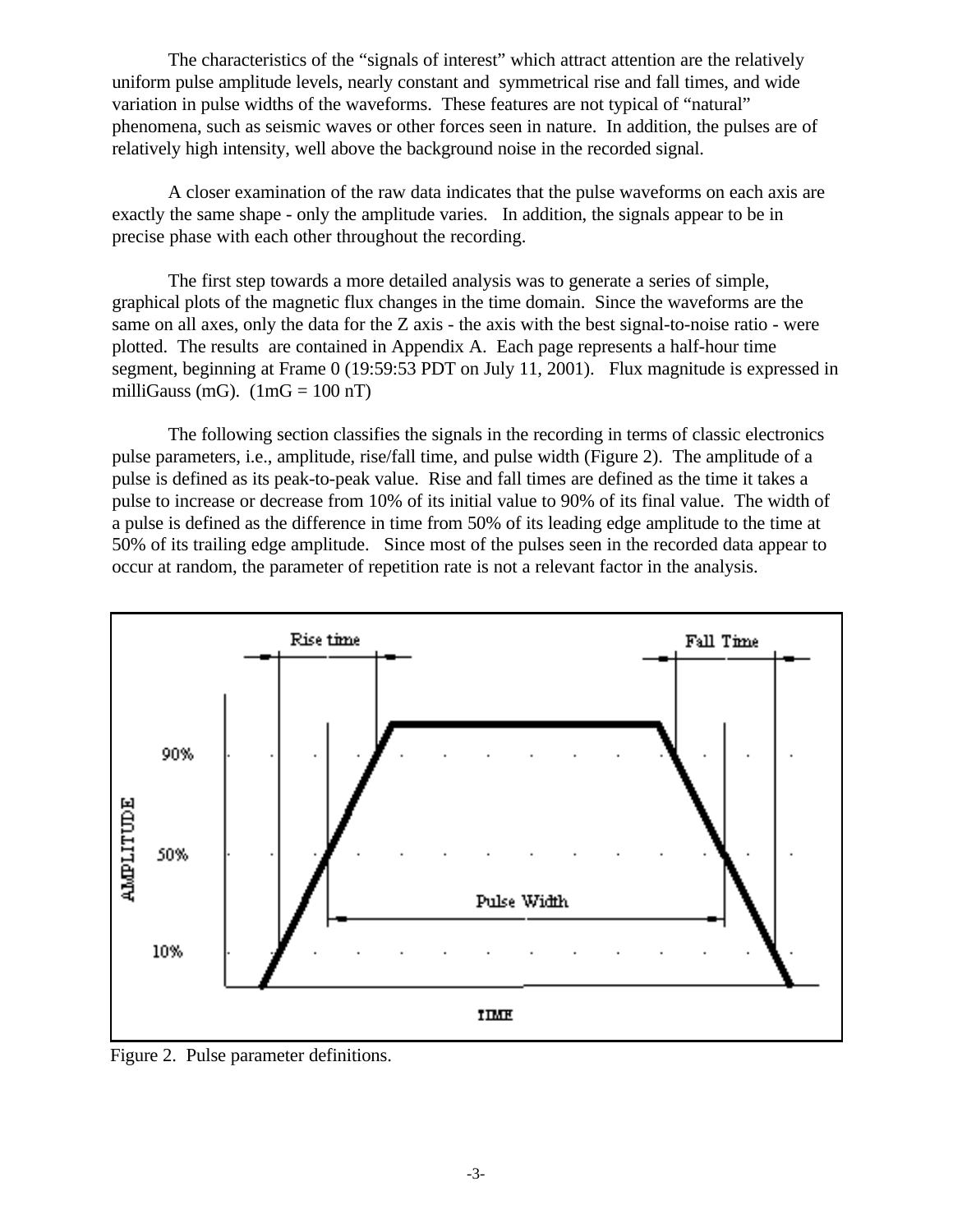The recording registers only one positive-going pulse near Frame 107,000. This pulse was caused by a rock, holding the magnetometer head in place, shifting position. It should be disregarded. Background noise - 60 Hz power lines, geomagnetic noise, etc. - running at a level of about 2-3 counts ( $\approx$  2 mG) throughout the recording - can be seen superimposed on the baseline and negative peaks of the signals of interest.



Figure 3. Typical Single and Multi-step waveforms seen throughout the recording (Z Axis).

Figure 3 shows a pulse sequence from the last portion of the recording in greater detail. All types of pulses seen in the entire recording can be seen in this sequence. In general, all pulses recorded were discrete pulses, i.e., they form complete single units.

Each discrete pulse can be further classified as a single or multi-step pulse. A single-step pulse is one which rises to a fixed magnitude - in the current case, a negative value - and stays at that level until returning to its starting level. Multi-step pulses contain step changes in amplitude, before returning to their starting levels. Three of these multi-step pulses are shown in Figure 3 (arrows). Note that, even in the multi-step pulses, amplitude changes are distinctly patterned.

The amplitude characteristics of the recorded pulses are interesting in that they appear relatively constant from pulse-to-pulse over periods of hours. When a change in amplitude occurs, it generally occurs rapidly and in the form of a "ramp." For example, pulse amplitude remains almost constant at 7 mG from frames 0 through 2274000 in the recording (there is one exception in the higher amplitude pulse at frame 1867000). Beginning around frame 2274000, the amplitude suddenly "ramps-up" during one pulse and stabilizes at another, relatively constant level of 14-16 mG in the next sequence of pulses. Figure 4 clearly shows this transition.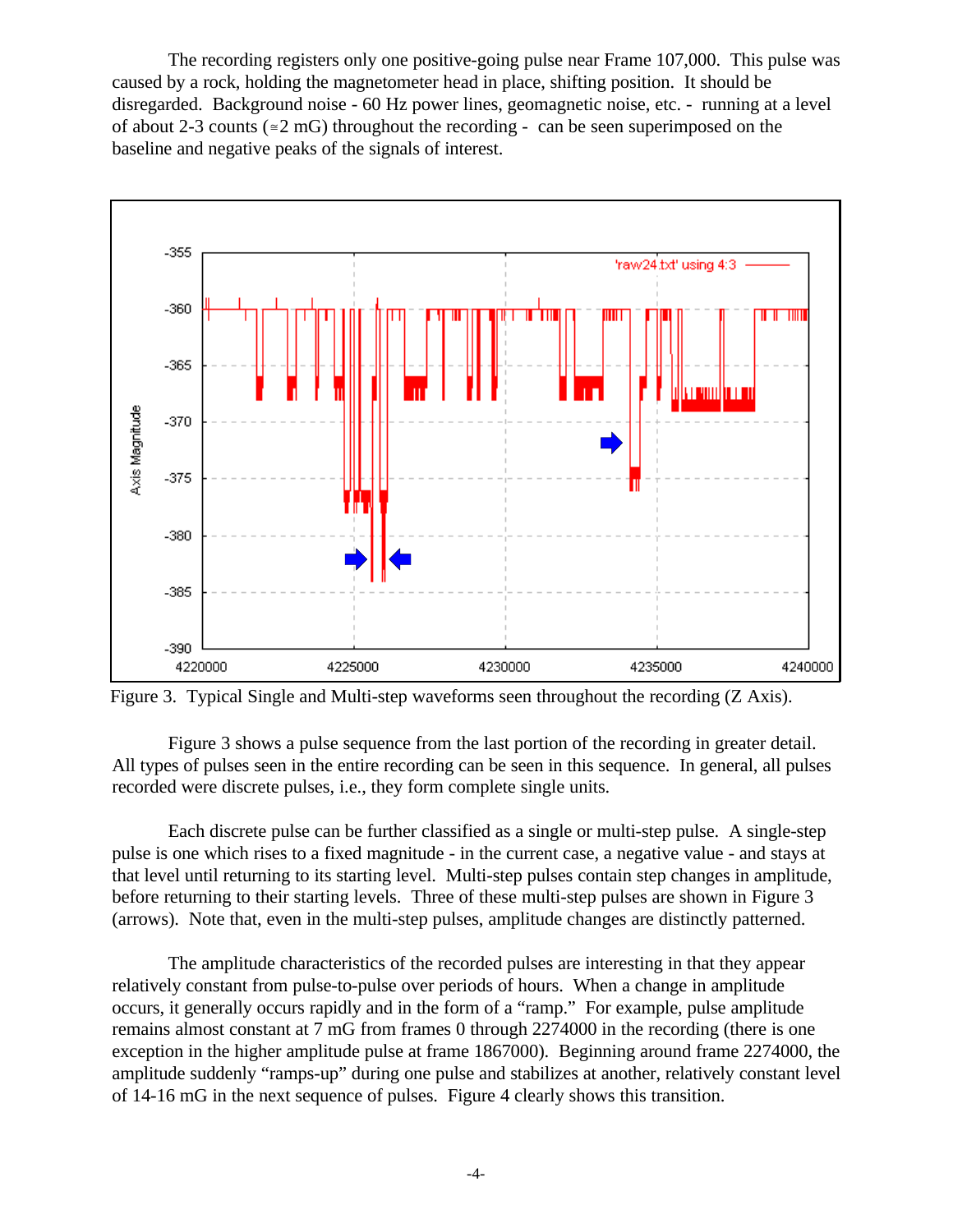

Figure 4. Amplitude transition near middle of recording (Z Axis). 5 Seconds/Division

The rise and fall times for most pulses in the recording are remarkably constant and measure 20 mS or less. The rise and fall times could be faster than reported, since resolution at the 100 Hz sampling rate is only  $\pm 10$  mS. There are also several occasions where "overshoot" or "ringing" is seen in negative-going portions of the waveforms. These may be artifacts introduced by the magnetometer or frames dropped in the acquisition process.

A few higher amplitude spikes (to 23 mG) occur in the data, mostly towards the end of the recording period (local sunrise). Such transients appear to occur only in multi-step waveforms. Good examples are seen in Figures 5 and 6 (Pulse width times are occasionally included for reference). Other examples can be seen in Appendix A, starting around Frame 3390000.



Figure 5. Multi-step pulses (Z Axis). 2 Seconds/Division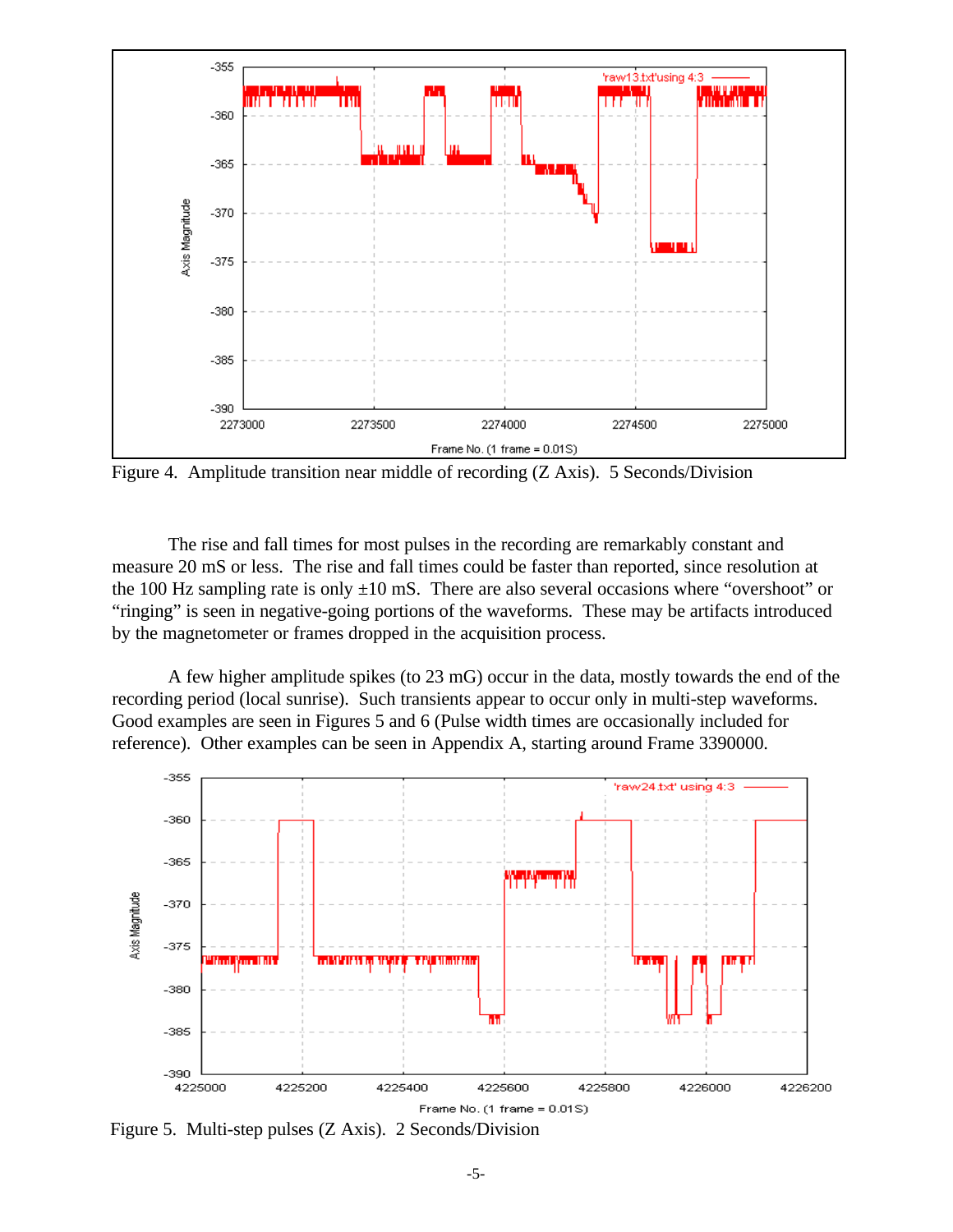

Figure 6. Another multi-step pulse (Z Axis). 5 Seconds/Division

Pulse widths for the discrete pulse events vary widely throughout the recording period: The minimum pulse width detected during the 12-hour recording was 20 mS (Frame 3848061). The maximum pulse width was 15.25 S (Frame 4340000, in Figure 6). This amounts to a pulsewidth ratio of about 500:1. Both, the longest and shortest pulses were seen in single-step pulse events.

Another way of looking at the data is to combine isolated pulse events into groups of pulses and apply Fast-Fourier Transform (FFT) or wavelet analysis techniques. Depending upon how we choose the pulse cluster to be examined (our "window"), a different view of the data emerges. Preliminary analysis using FFT's on single pulses has been done. More work using this technique is being done and will be included in a future report.

The multi-axis capability of the magnetometer used to make the recording also yielded some interesting information regarding the location of the signals of interest. In summary, the origin of the signals appears to be a fixed, point source. A vector magnitude and angle for each axis can be readily calculated from the data (see Appendix B). Since just one location was used for the magnetometer head, only a line-of-position can be calculated. Based on calculations, the source of the signals is either above and southwest or below and northeast of the Satus Fire Lookout. The angles in the geomagnetic, horizontal (H) plane are in a direction either 220° or 40° from true north. Additional recordings from multiple locations should result in a more exact location for the signal source - assuming it does not move.

One additional observation should be included here: A recording made during early testing of the magnetometer hardware and recording software - on August 27, 1998, at 14:01:02 (PDT) at Satus Fire Lookout - captured a 5 second long single pulse which had a magnitude of -300 mG. At the time, the signal was regarded as spurious, since a single, well-formed pulse was not "expected" by the researcher. A recent check of the old data, shows that the recorded pulse had similar properties (rise/fall times and XYZ amplitude/phase characteristics) to the July recording data. A line-of-position calculated from this pulse also nearly matched the line-of-position found in the later, July 11, 2001 recording.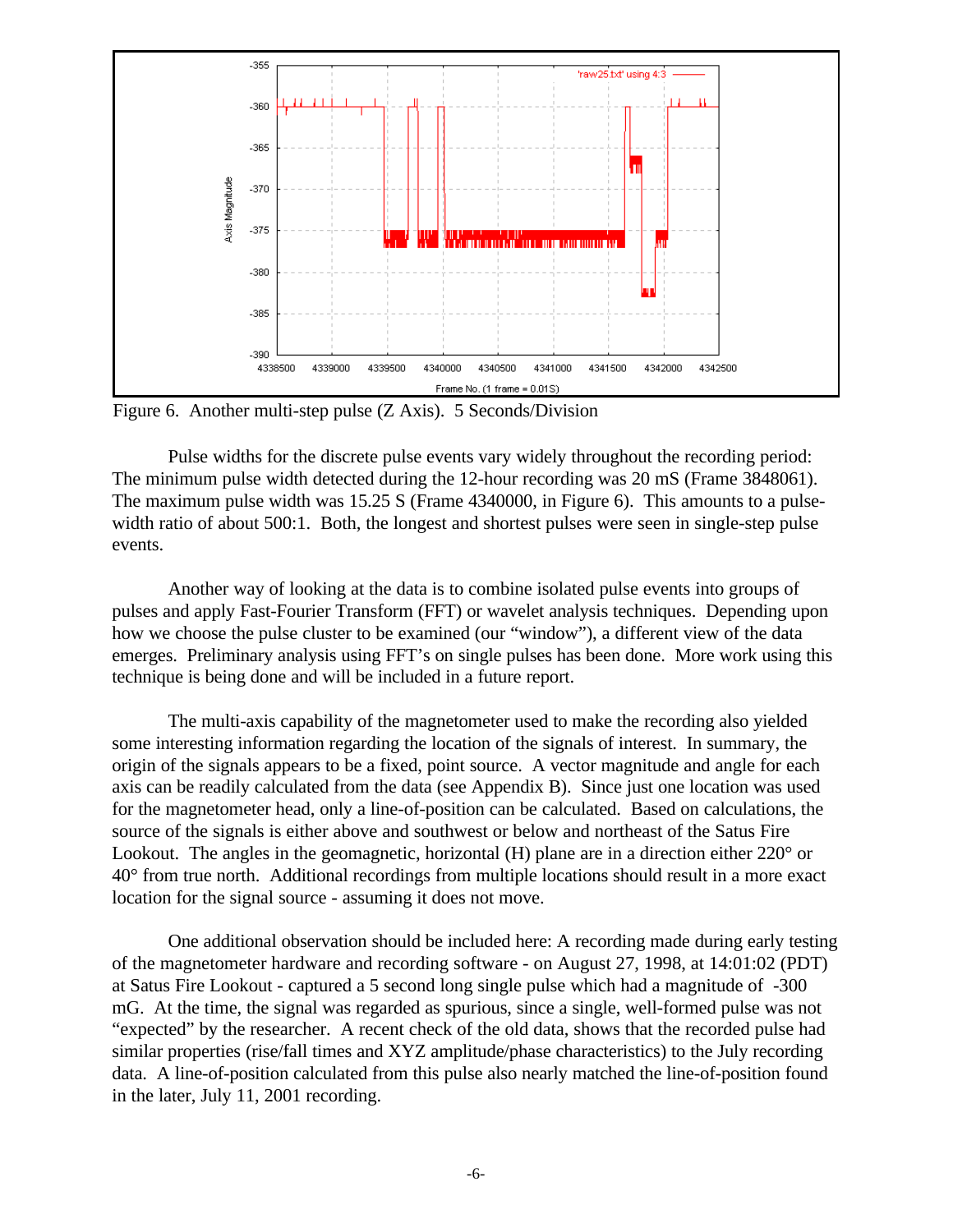### **CONCLUSIONS**

The signals recorded on evening July 11 and into the morning of July 12 drew attention by virtue of their "unnatural" appearance - namely, their virtually constant rise/fall times and uniform amplitude characteristics. It would be very easy to classify these signals as "machine-made" as opposed to "natural" origins. Indeed, at the time of this writing, the possibility that the signals are produced by human activity has not been positively ruled-out.

On the other hand, several researchers have reported magnetic "pulse" signals, Very Low Frequency (VLF) radio emissions and varying electrostatic fields associated with (and without) ALP in other locations<sup>4</sup>. If the signals are "man-made," their purpose is unclear based on the current data set. If the signals were intended for routine human communication purposes, experience suggests that some regularity in the pulse widths and/or amplitude patterns would be seen. Pulse-amplitude modulation (PAM) and Pulse-width modulation (PWM) are common in human electronic communication protocols, but the combination of both is unusual.

Another possibility, with regard to the intended "purpose" of the pulses, is that the source generating the pulses could be controlling some kind of machine process. In typical machine control systems, either PWM or PAM would be used, but the two would generally not be used together.

A striking characteristic of the current recording is that, while the signals have the outward appearance of being "machine-made," examinations of the details of the signals reveal some unusual characteristics.

For example, the single-step pulses appear to vary randomly in width from unit-to-unit. In addition, there are the multi-step pulses, which appear to have highly patterned, but random sequences. Also, the sequences of pulses - the pulse "trains" - appear to occur randomly.

Another unique feature appears to be the apparently fixed, point source location of the signals. Further measurements should make it possible to exactly locate the source of the emissions. Knowledge of the exact location will yield a great deal of information about the "generator" of the signals.

At the present time, there are no known man-made devices in the air or in the ground, near the Satus Fire Lookout which would generate the strong magnetic flux variations of the nature recorded. The study area is closed to almost everyone but registered Yakama tribal members. The Satus Fire Lookout is well within the boundaries of the closed area. There are radio repeaters and microwave relay stations co-located at the site where the readings were made, but none of the signals seen in the magnetometer recordings appeared to be related to these installations.

The features of the magnetic flux variations recorded in July would almost certainly be associated with concurrent moving electrostatic fields and, consequently, the generation of VLF or perhaps Extremely Low Frequency (ELF), radio waves. This fact is the basis for the assertion that the current measurements made at Satus Lookout could be connected to ALP observations and ELF measurements made by other researchers<sup>5</sup>, specifically, at Hessdalen in Norway and (much earlier) in Missouri in the  $USA^3$ .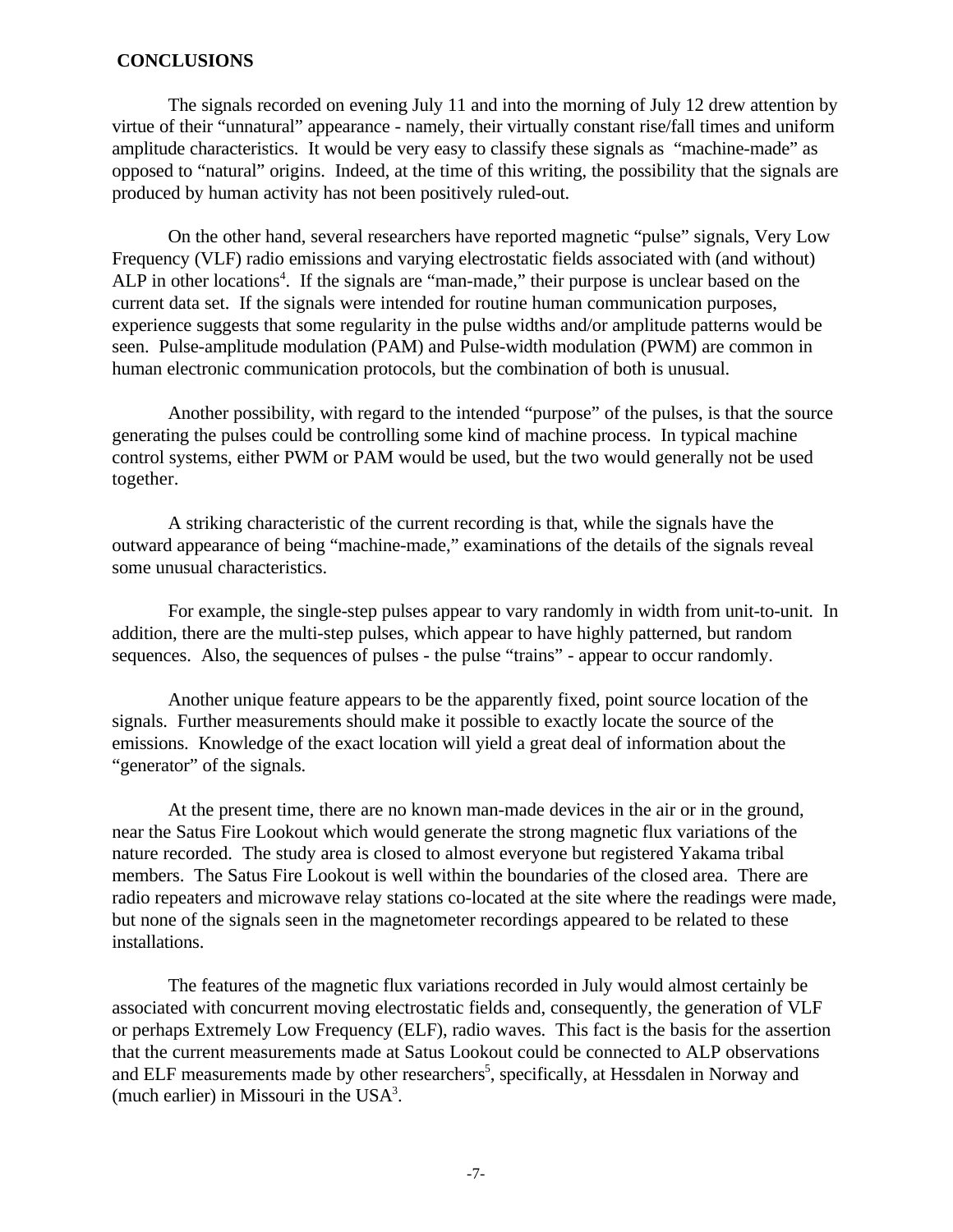In summary, the following features distinguish the signals of interest seen in the July 11, 2001 recording:

- 1. Pulses occur in individual units, with single or multiple-step characteristics.
- 2. Pulse amplitudes show strong patterning and vary in more or less regular "steps."
- 3. Pulse amplitudes range between 7 and 23 mG (300 mG in an earlier recording).
- 4. Pulse rise and fall times are constant at 20 mS or less in almost every instance.
- 5. Pulse widths vary widely and apparently randomly from 30 mS to 15 S.
- 6. Pulses appear to come from a fixed, point source located either above and southwest or below and northeast of the Satus Fire Lookout.
- 7. Most of the energy in the pulses appears on the vertical, Z axis perpendicular to the earth's surface.

Additional field work is being performed to further characterize the signals recorded and described in this preliminary report. Future, long term recording sessions are planned for several locations around the Satus Fire Lookout. A major thrust of the work will to determine the exact location of the source of magnetic flux variations and whether they are truly anomalous or simply man-made signals. If they prove to be anomalous, further work will be done to correlate the magnetic variations with observed luminous phenomena. Additional instrumentation will be deployed as available funding and human resources allow.

> © 2001 Willard J. Vogel Study All Rights Reserved.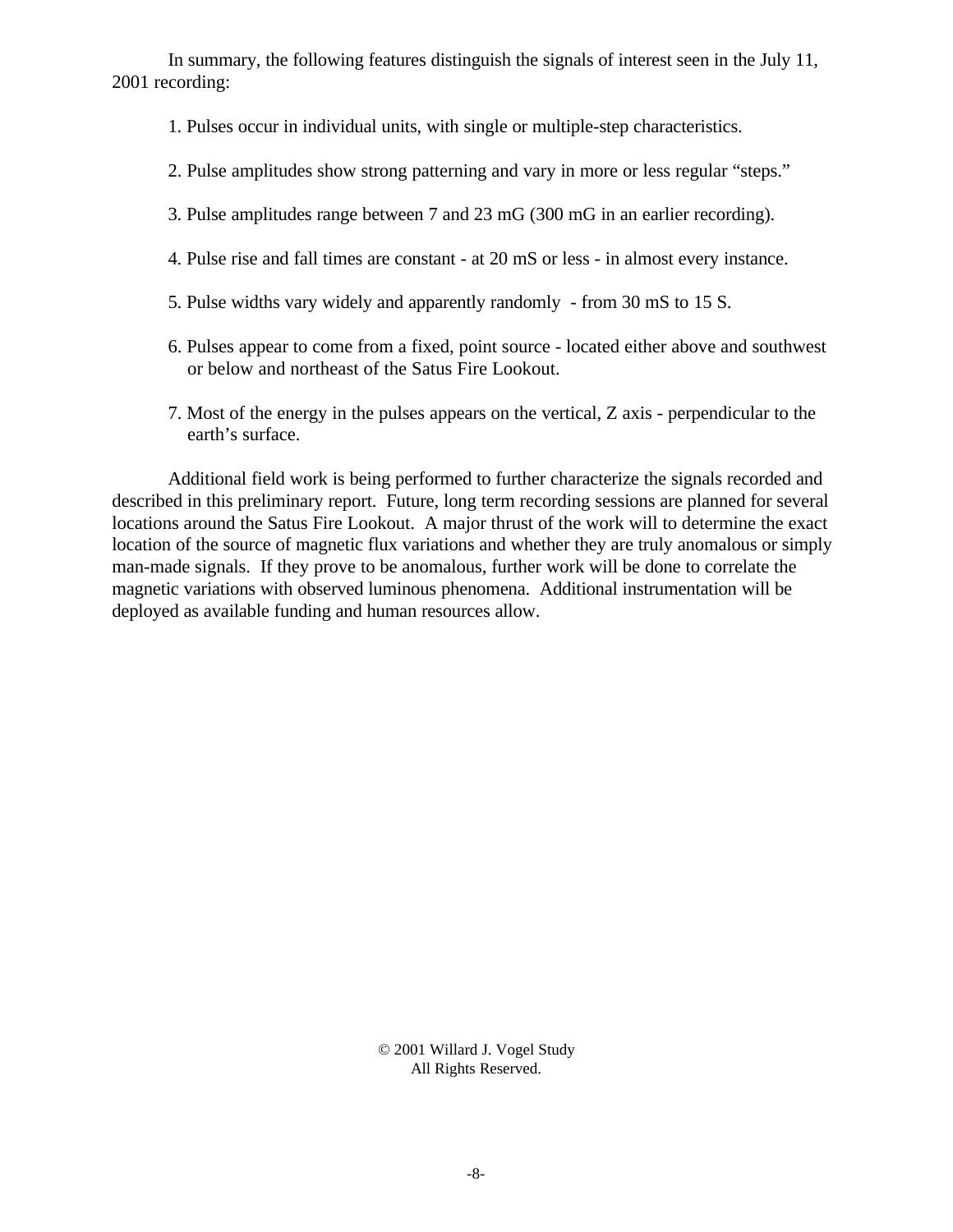# **REFERENCES**

1. Akers, David W., **Report on the Investigation of Nocturnal Light Phenomena at Toppenish, Washington, August 1972,** http://www.vogelstudy.org

2. Strand, Erling, "**Project Hessdalen 1984 - Final Technical Report**", http://www.hessdalen.org/reports/hpreport84.shtml

3. Rutledge, Harley, **Project Identification: The First Scientific Field Study of UFO Phenomena,** Prentice Hall, New Jersey, 1981. (Out of print.)

4. Teodorani, M., Montebugnoli, S., Monari, J., The EMBLA 2000 Mission in Hessdalen, Italian Committee for Project Hessdalen, http://www.itacomm.net/PH/default.htm , August, 2000.

5. Teodorani, M., Strand, E., Hauge, B., EMBLA 2001: The Optical Mission, Italian Committee for Project Hessdalen, http://www.itacomm.net/PH/default.htm

# **ACKNOWLEDGEMENTS**

Thanks to the Yakama Indian Nation and the Yakama Indian Tribal Council for permission to perform parts of this research on their sovereign lands. Thanks also to the many people working on the Reservation and surrounding areas for their kindness and assistance in facilitating this work.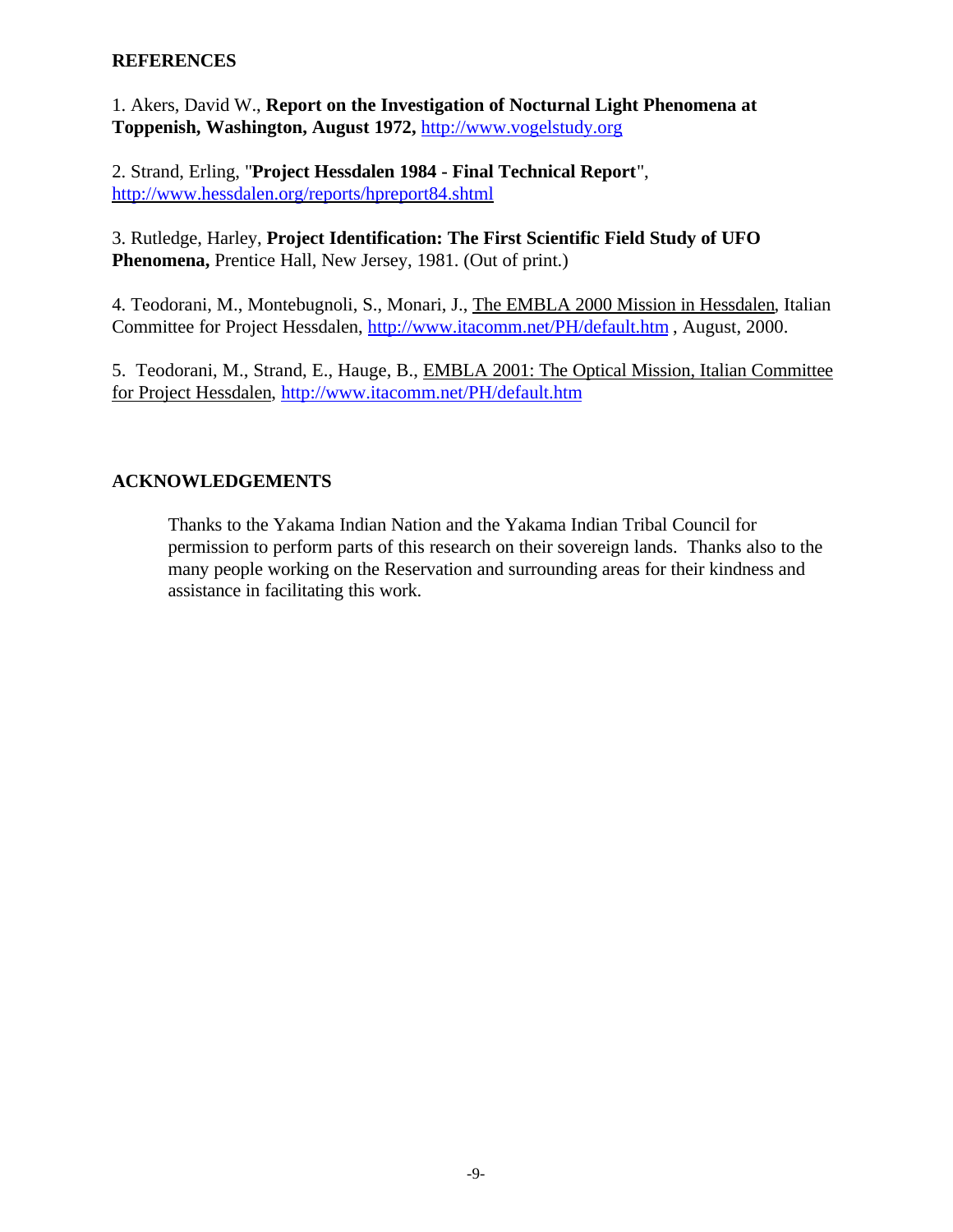# **APPENDIX A. Plots of Z Axis Data vs. Elapsed Time by Half Hour Segments**

The following pages show plots of the Z Axis data from the July 11, 2001 recording in half-hour segments. Magnetometer data have been adjusted to conform with standard geomagnetic definitions.

Elapsed time, on the X axis, is displayed by frame number (Each division on the grid represents 200 Seconds).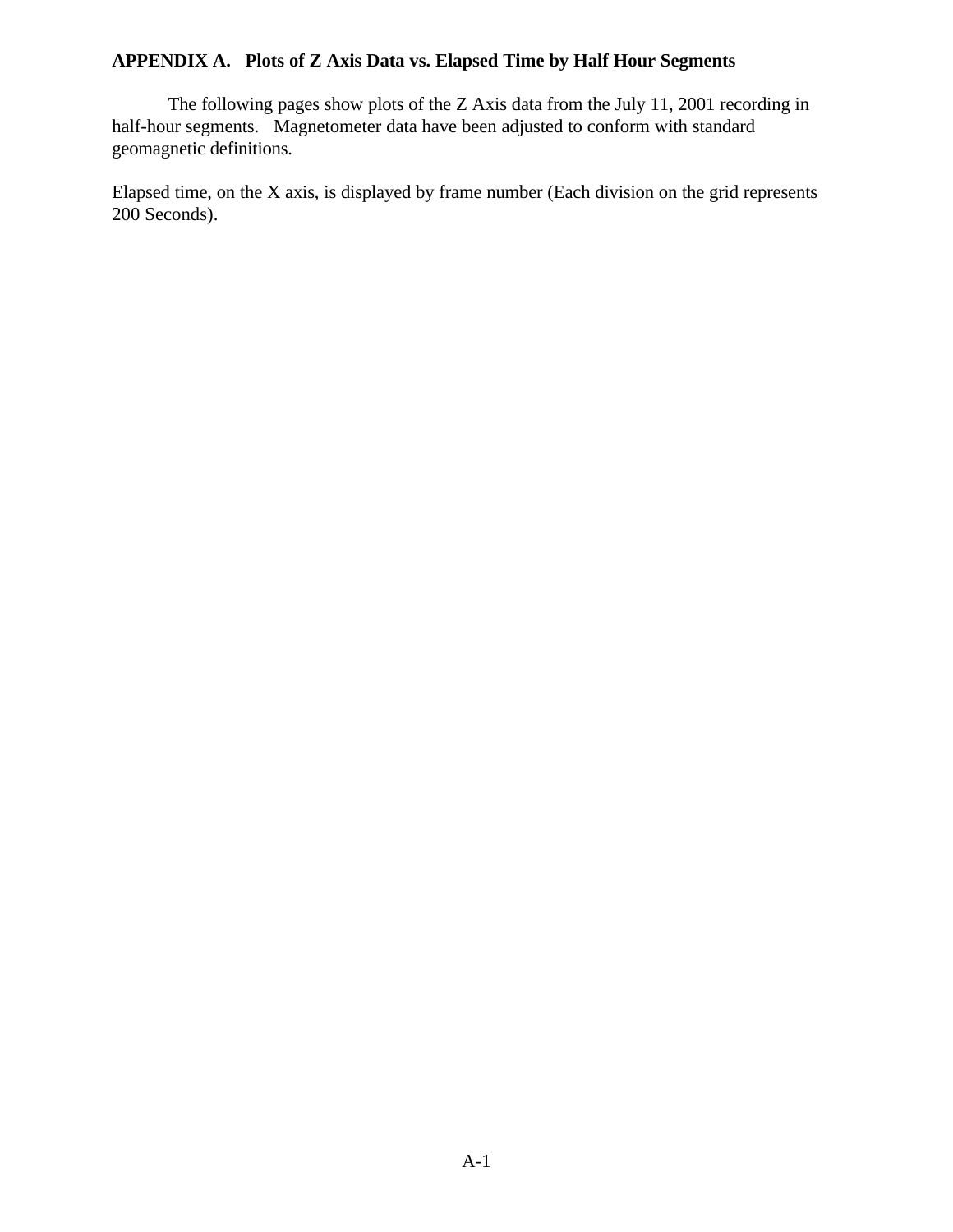



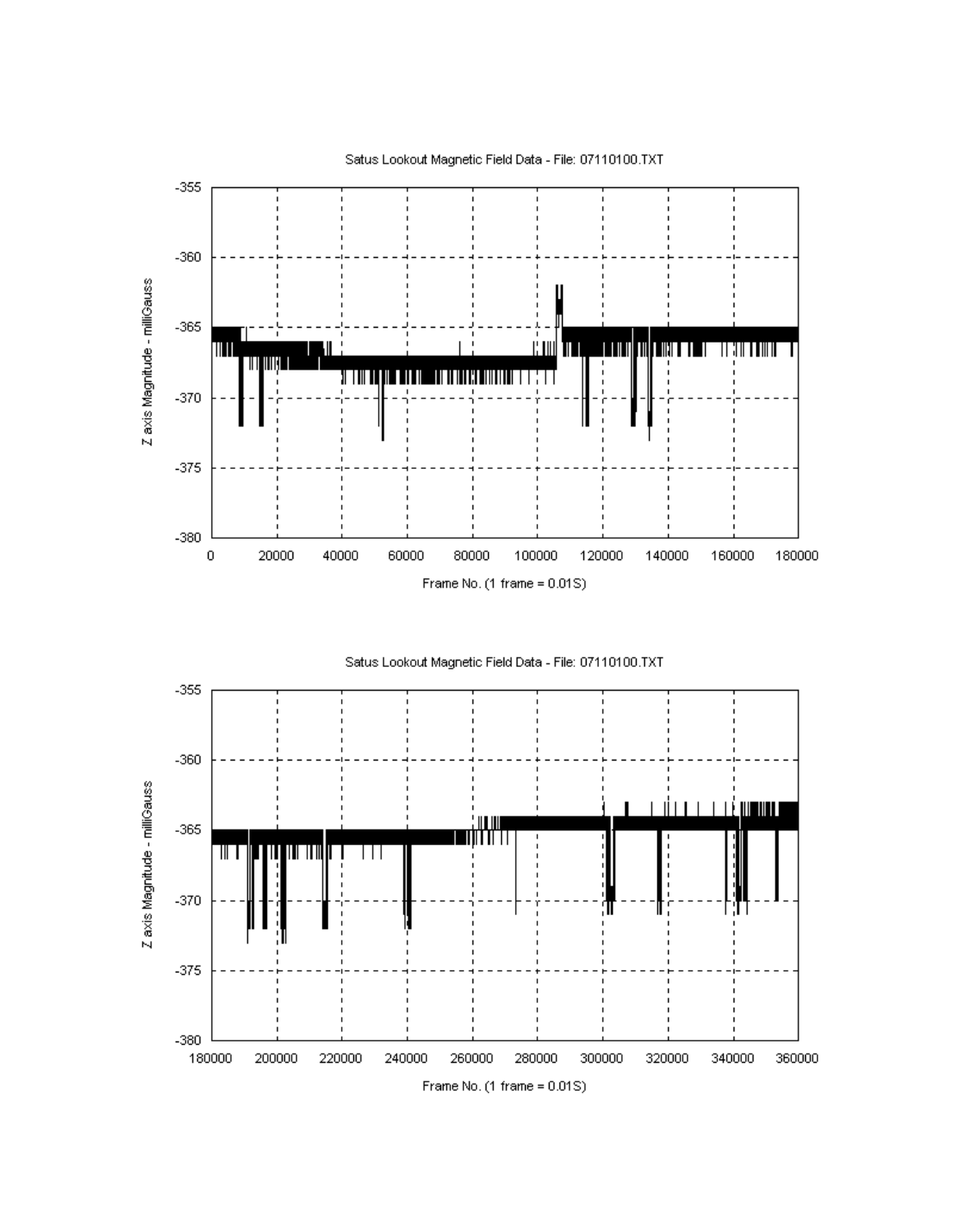





Satus Lookout Magnetic Field Data - File: 07110100.TXT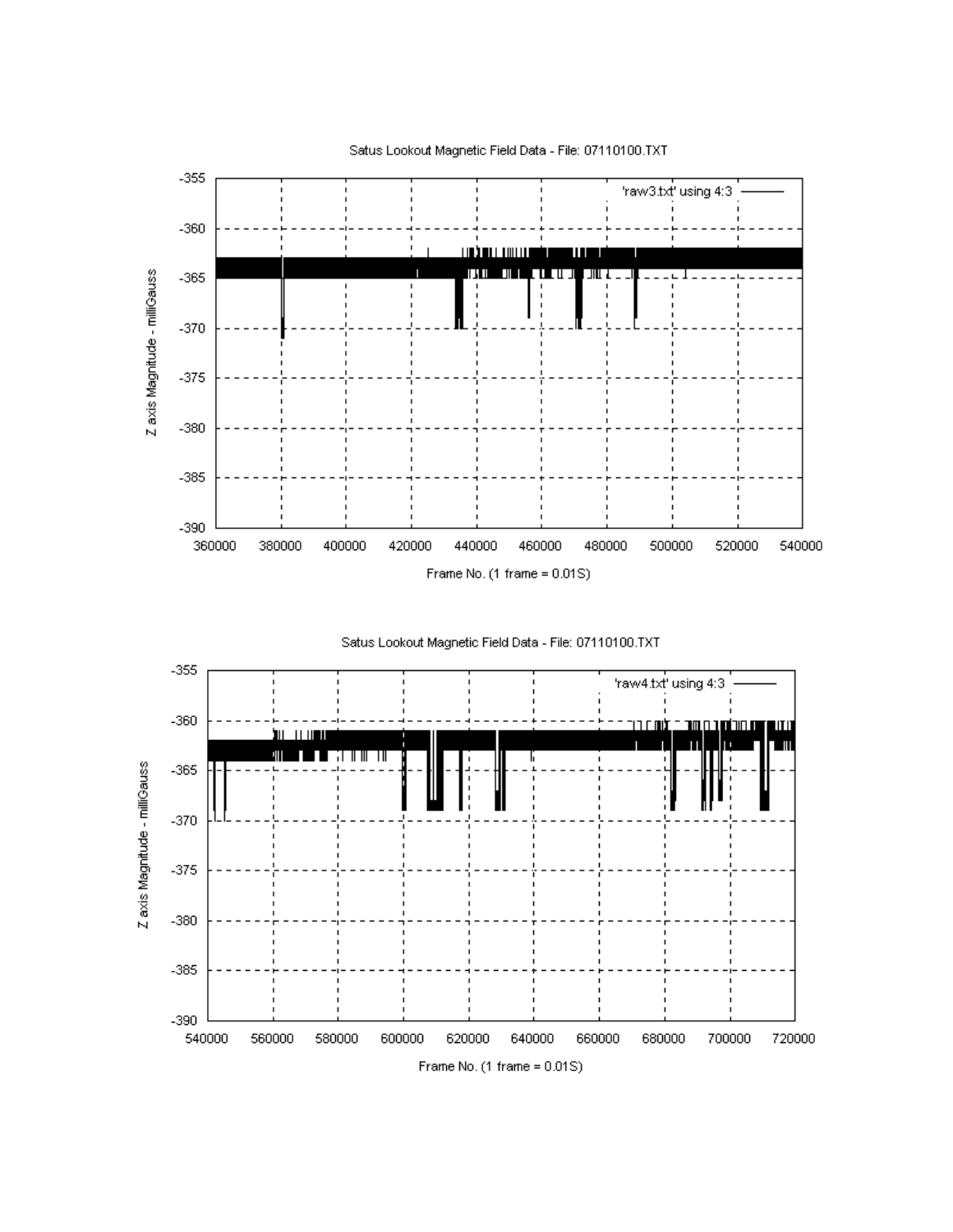



Satus Lookout Magnetic Field Data - File: 07110100.TXT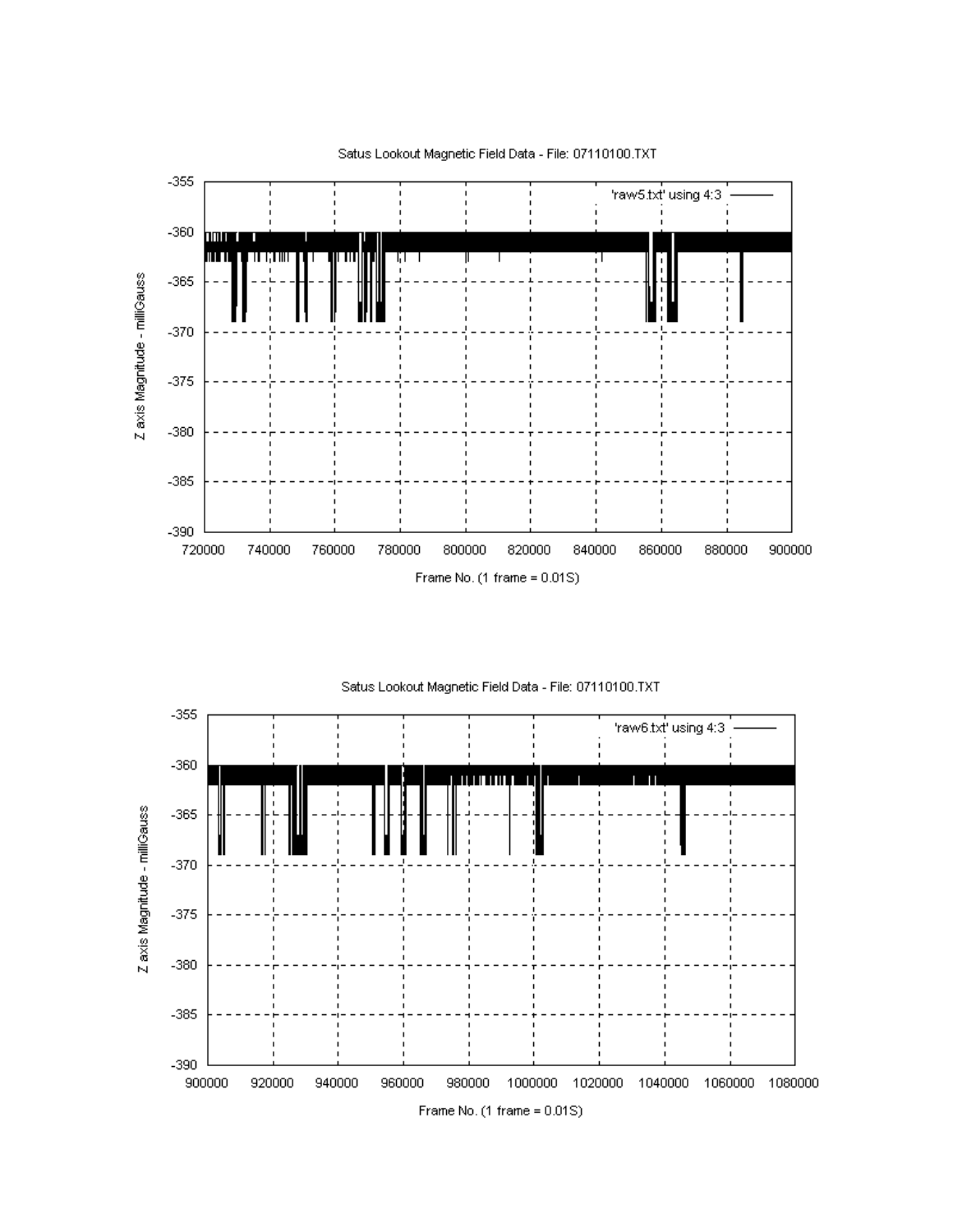





Satus Lookout Magnetic Field Data - File: 07110100.TXT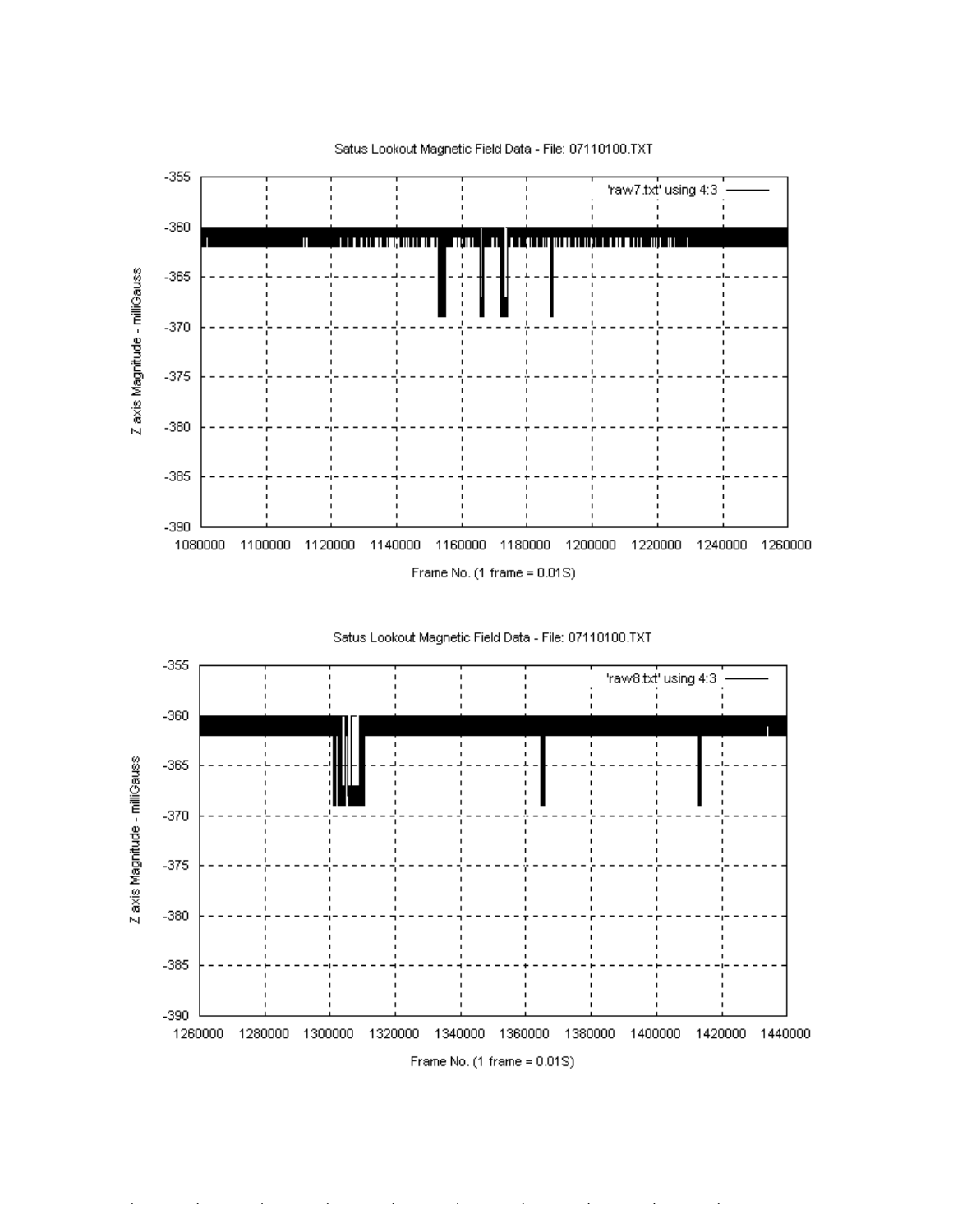



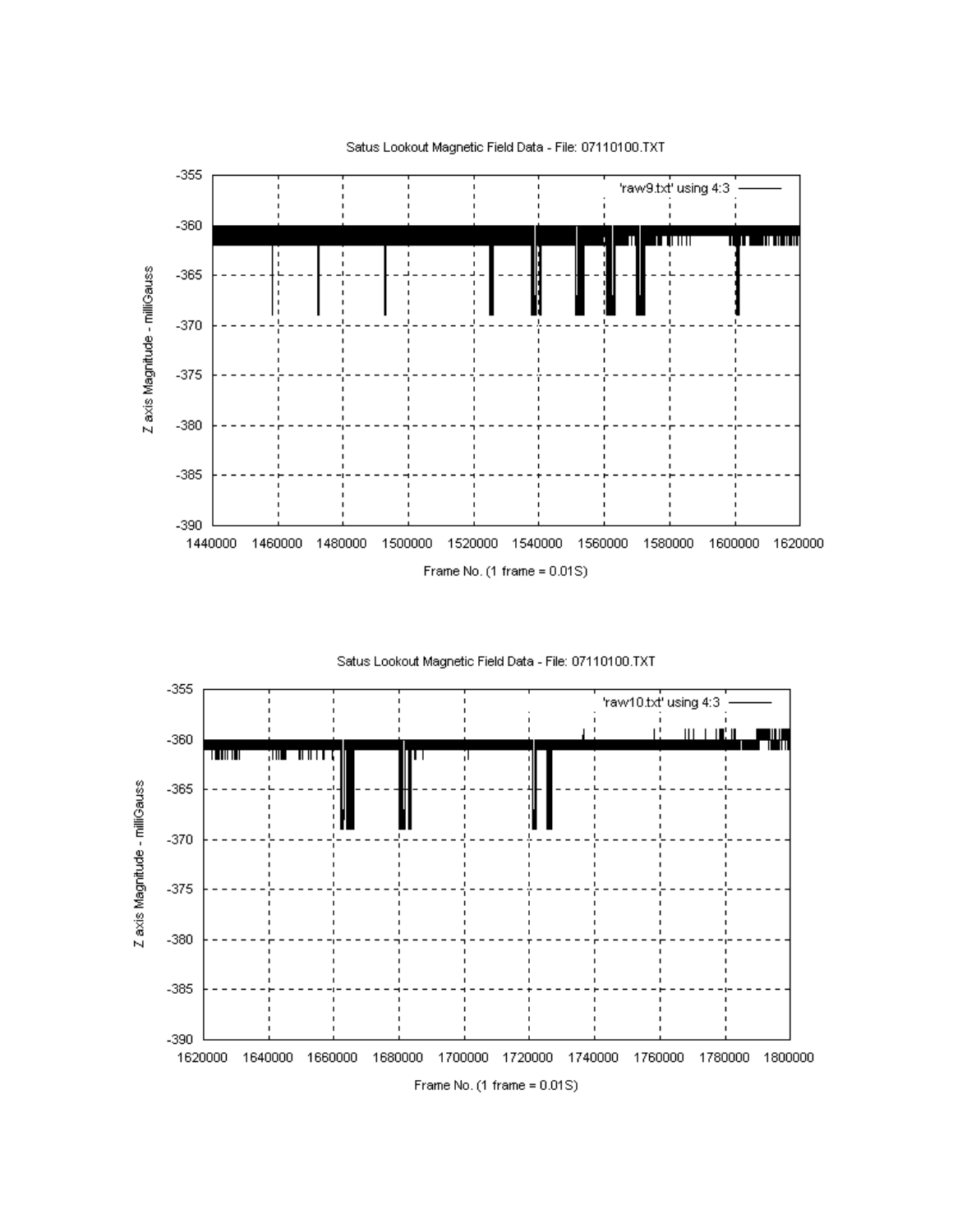



Satus Lookout Magnetic Field Data - File: 07110100.TXT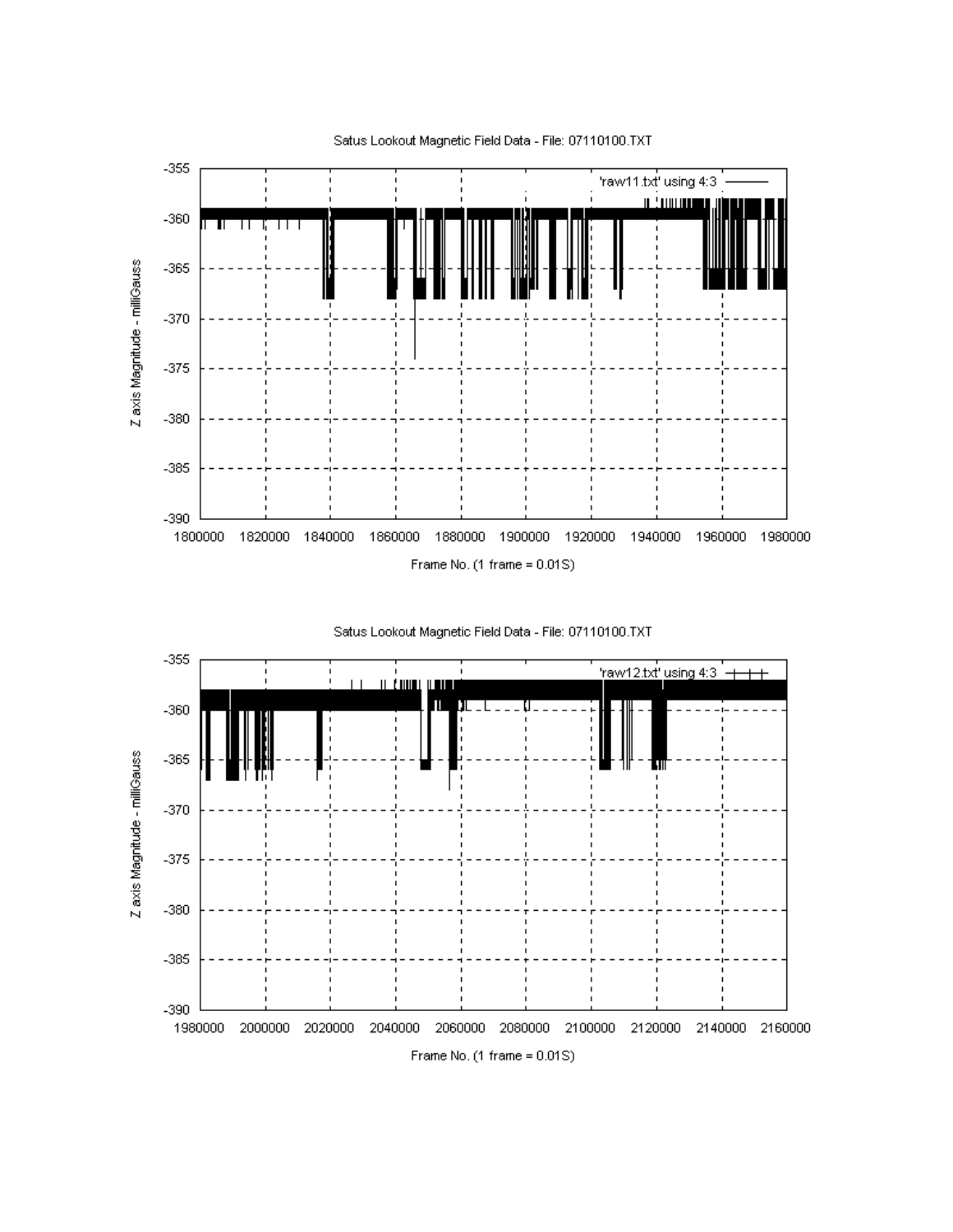

Satus Lookout Magnetic Field Data - File: 07110100.TXT



Z axis Magnitude - milliGauss

 $-390$ 

2340000

2360000 2380000 2400000 2420000 2440000 2460000 2480000 2500000 2520000

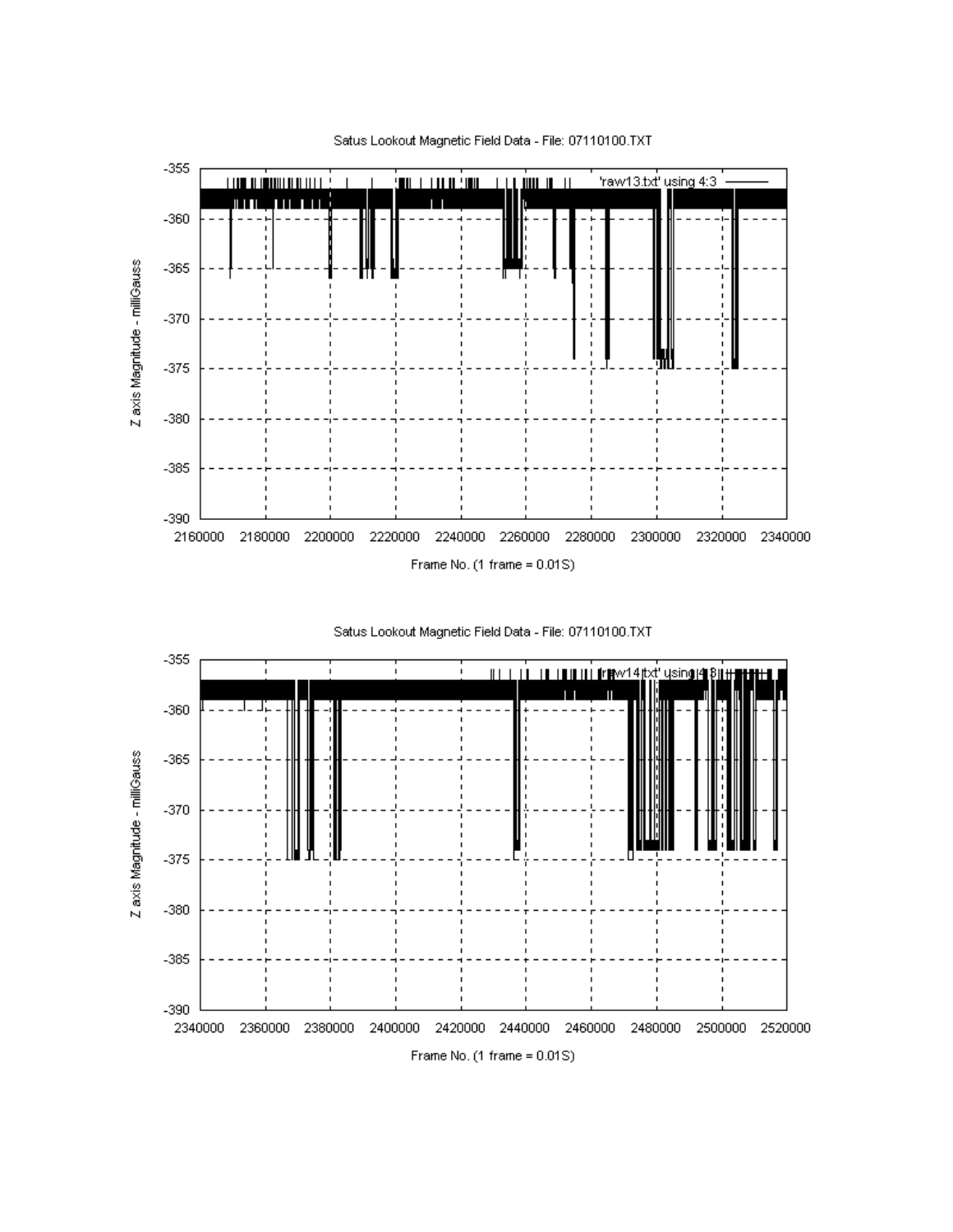



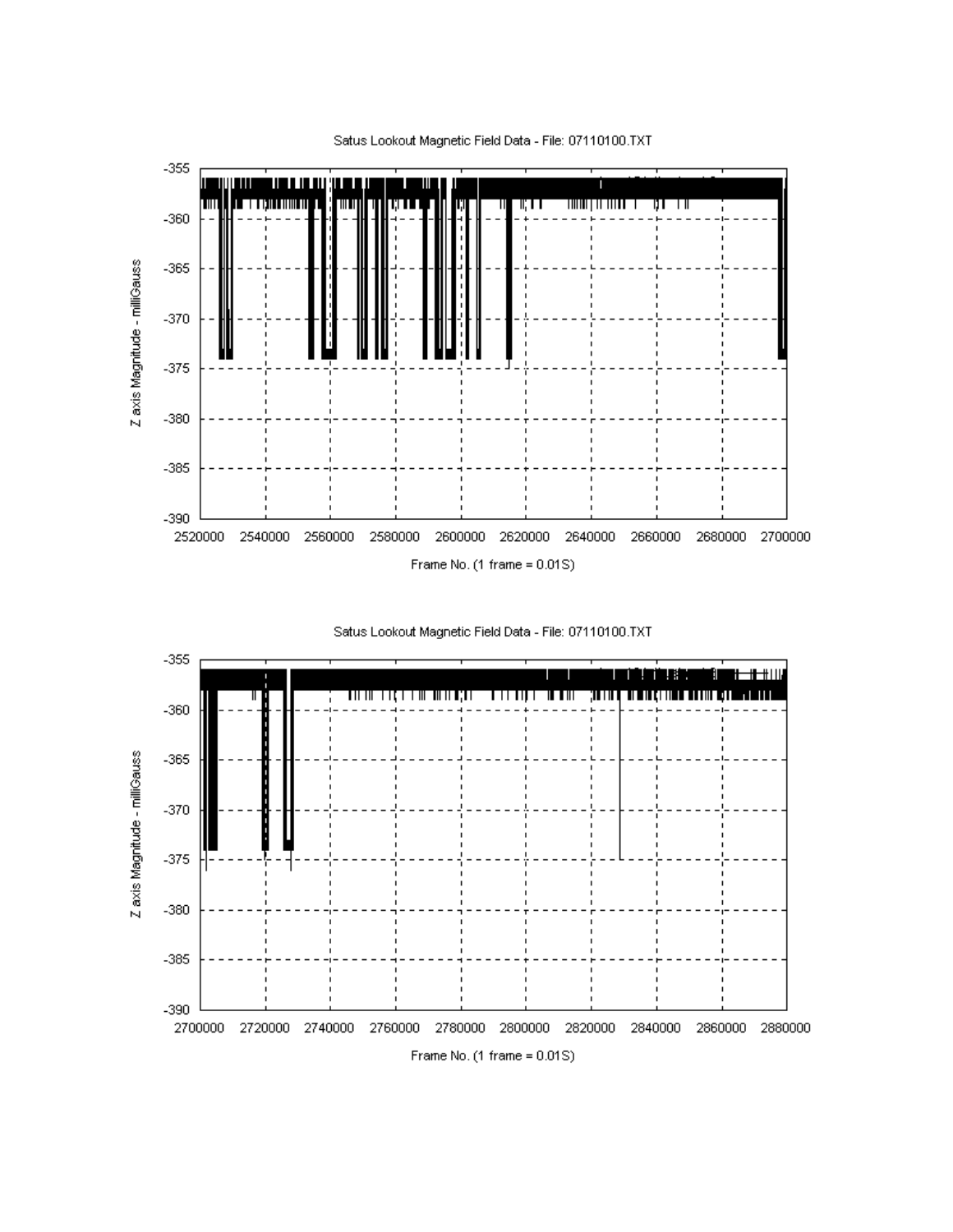



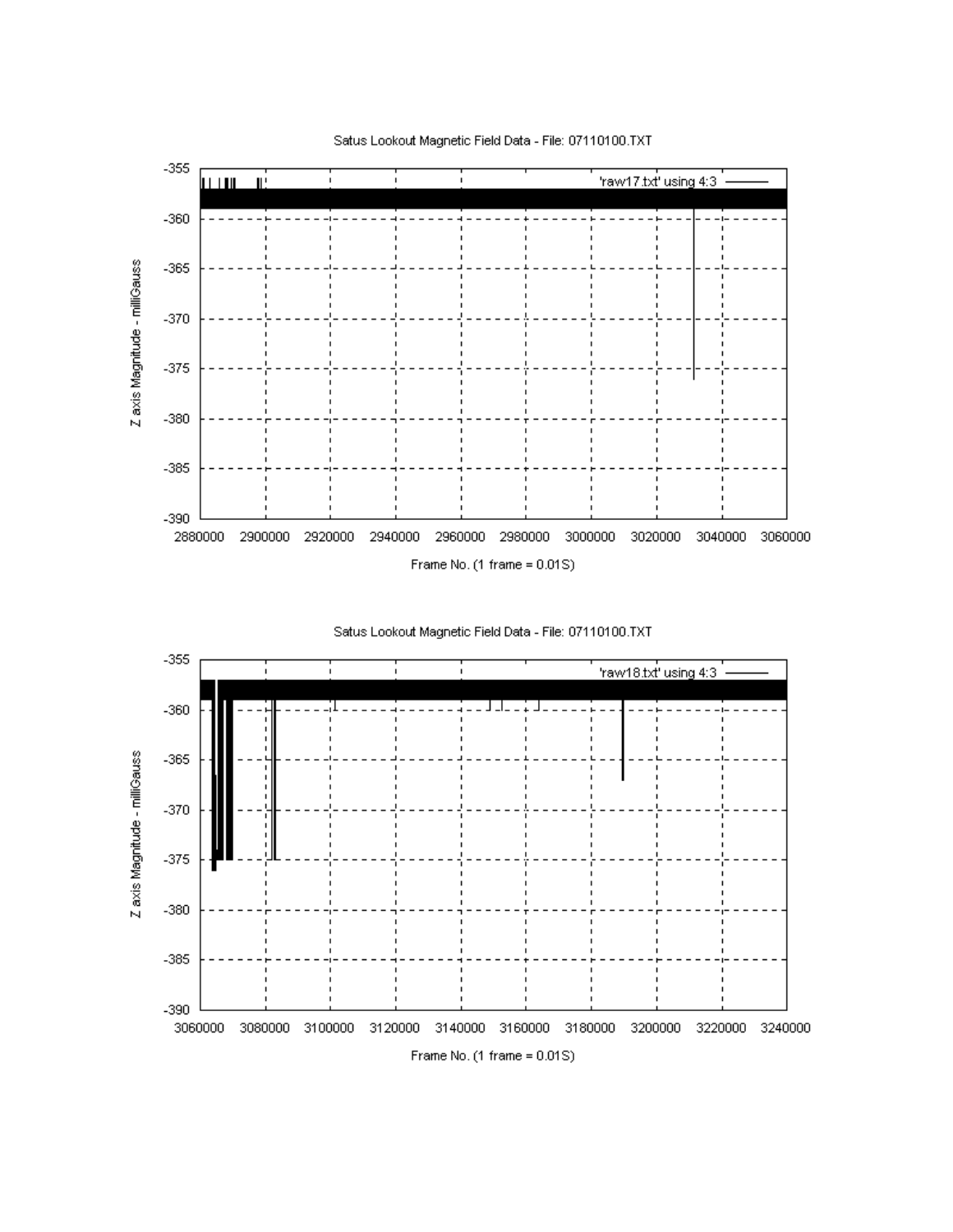



Satus Lookout Magnetic Field Data - File: 07110100.TXT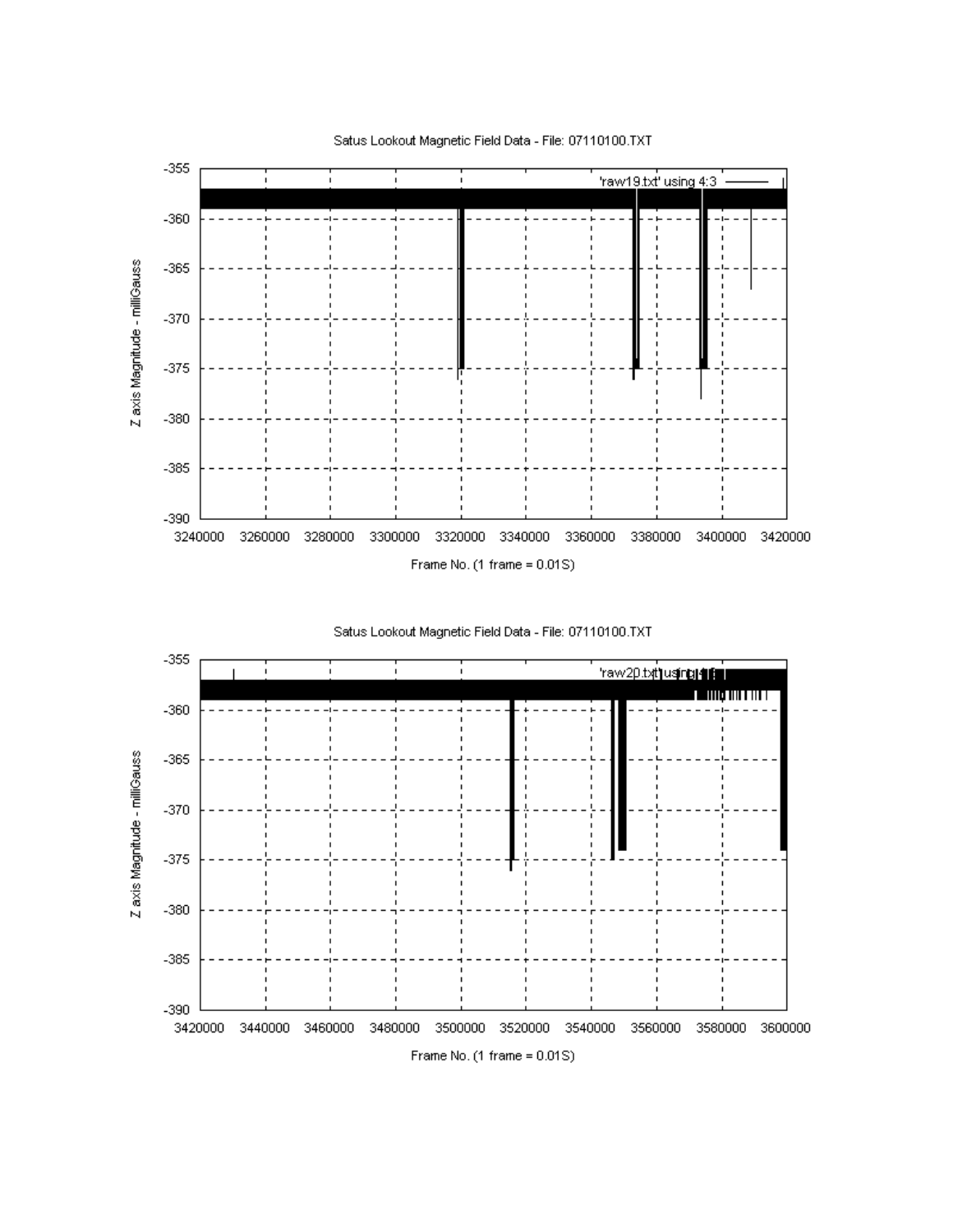





Satus Lookout Magnetic Field Data - File: 07110100.TXT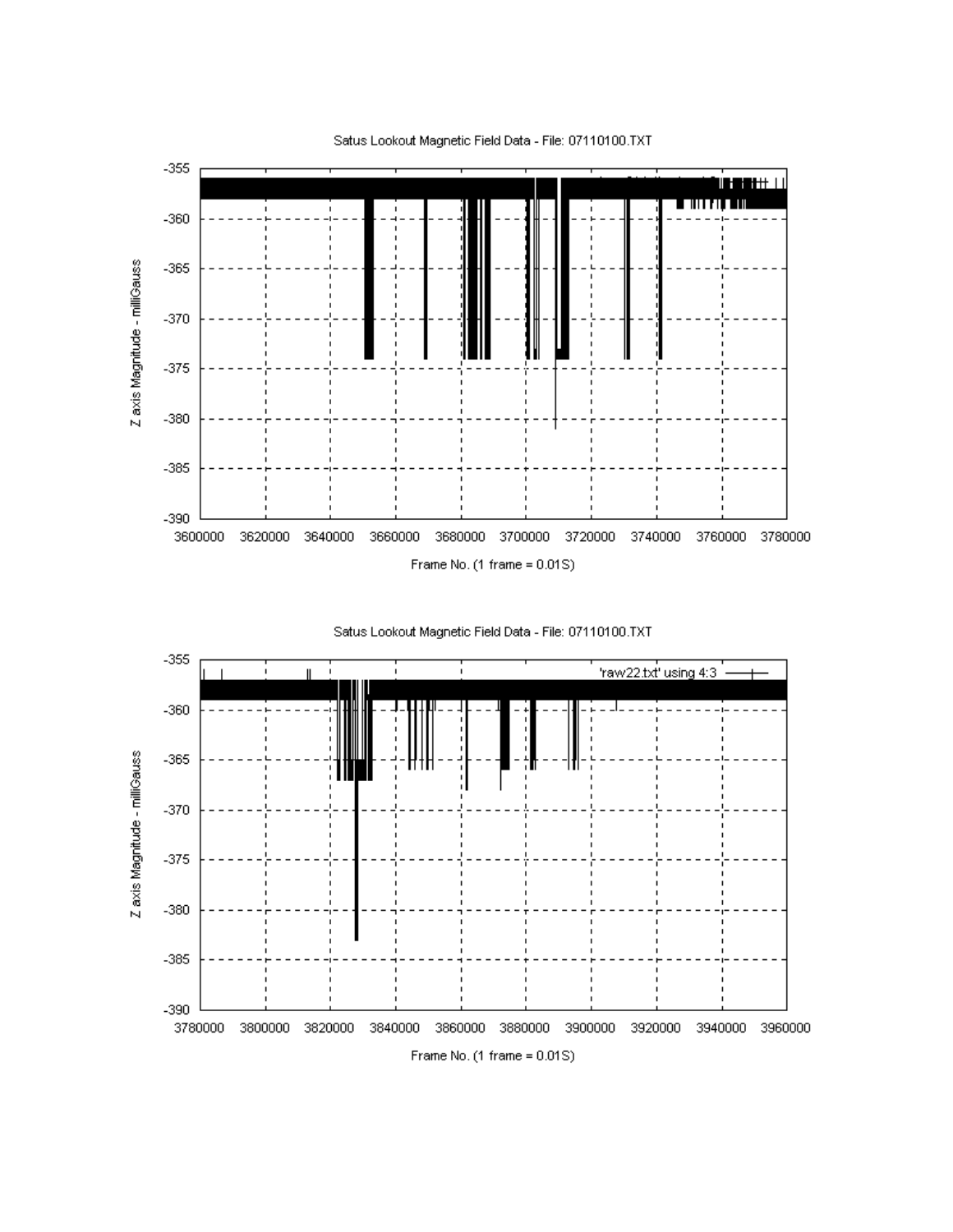



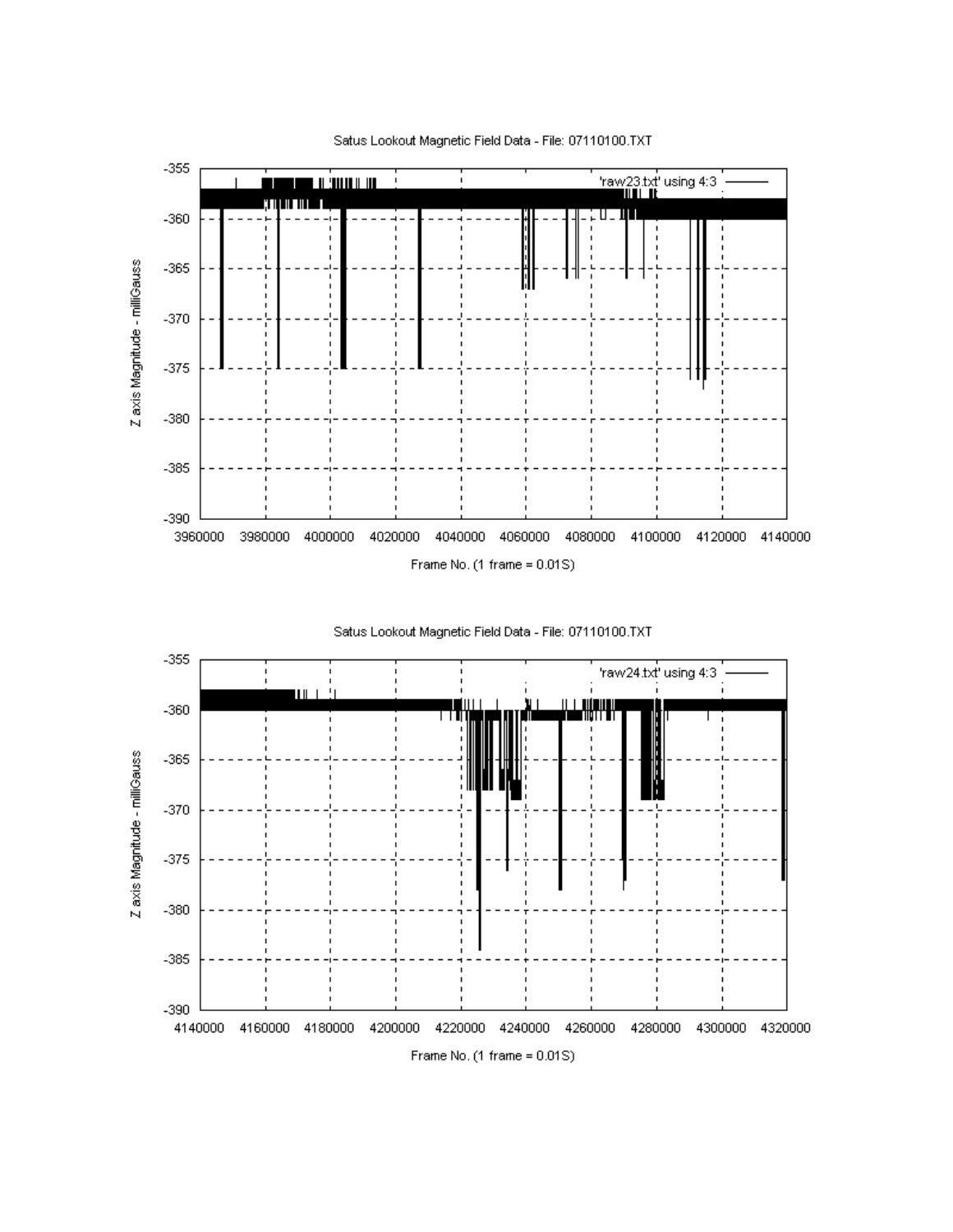